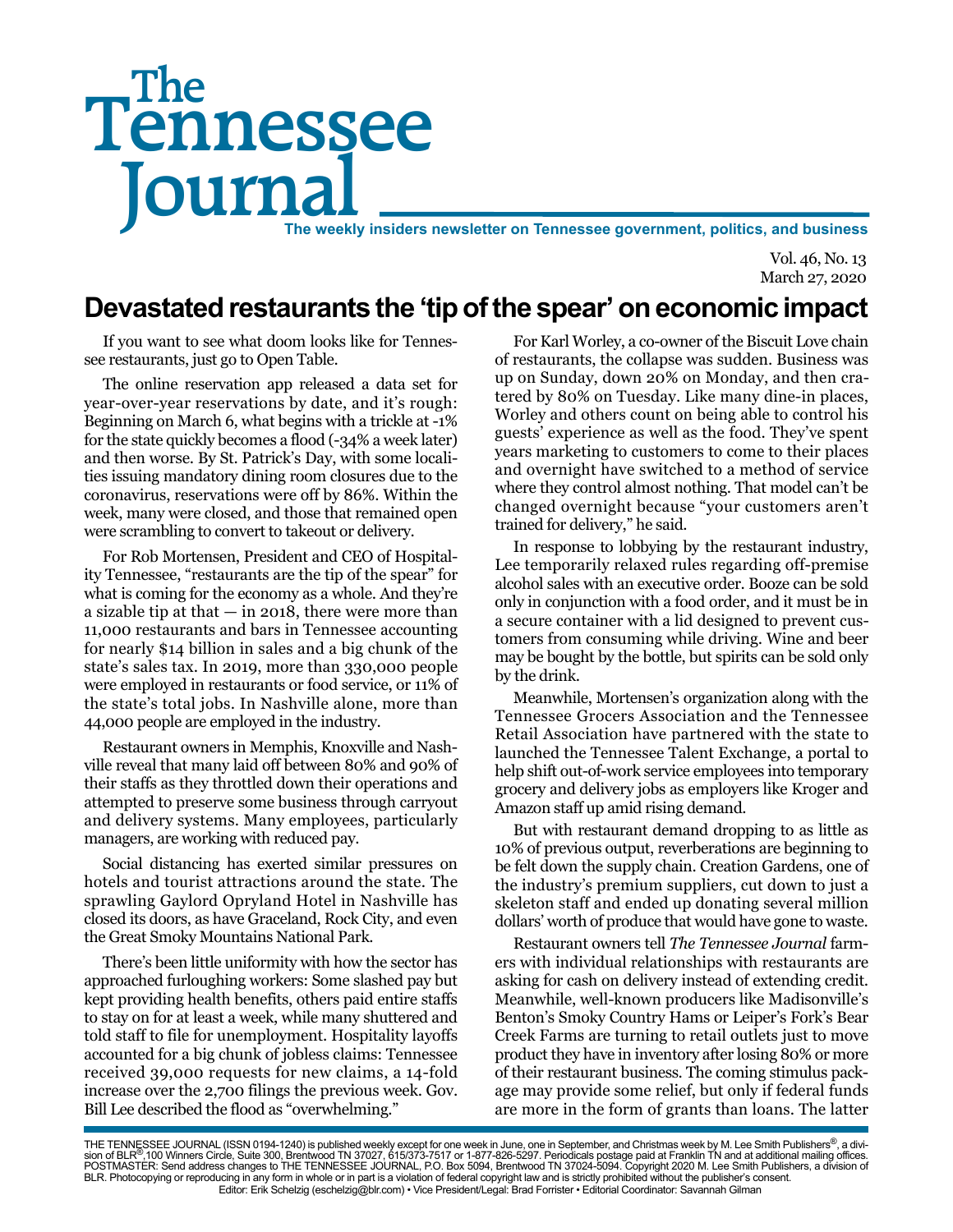would merely shift the crunch a few months, said Carey Bringle of Nashville's Peg Leg Porker, who called his own income secondary to the bigger picture. "I need to get my people paid and make them whole," he said.

### *From the campaign trail* **House Commerce Chairman Hill is giving up seat to run for Congress**

With less than a week remaining until the filing deadline, candidates are having to make the tough decisions about whether to stand for election — and for which races. State Rep. Timothy Hill (R-Blountville) took the plunge this week, announcing he would join the growing field seeking the GOP nomination to succeed retiring U.S. Rep. Phil Roe (R-Johnson City).

Hill told WJHL-TV he would give up his seat in the General Assembly, where he has served as chairman of the powerful House Commerce Committee, even though state law technically allows candidates to run for state and federal offices at the same time.

Playing into the decision may have been the uncertainty about whether Hill would retain a prominent chairmanship next session. He had strongly supported brother Matthew Hill (R-Jonesborough) in his unsuccessful bid for speakership last year against eventual winner against the eventual winner and current speaker, Cameron Sexton (R-Crossville).

Timothy Hill joins a field of GOP candidates that includes former Kingsport Mayor John Clark, state Sen. Rusty Crowe of Johnson City, former Johnson City Mayor Steve Darden, and Kingsport pharmacist Diana Harshbarger. Former state Rep. Charles Allen no longer appears to be interested in running.

Former state Rep. Scotty Campbell (R-Mountain City), whom Timothy Hill succeeded in 2012, announced he will run for the open state House seat.

*Van Huss challenger.* Johnson City homebuilder Tim Hicks announced he will challenge state Rep. Micah Van Huss of Jonesborough in the Republican primary in House District 6. Hicks said in his campaign announcement his major differences with the incumbent won't be so much about the conservative polices they both espouse, but rather in their "attitude and approach to public office."

Hicks said his campaign will be themed around the concept of a "fresh start," citing his own recovery from drug and alcohol abuse two decades ago. Addiction issues have particular resonance in Northeastern Tennessee because of the opioid epidemic's concentration in the region, he said. Hicks' father, Bobby, served two terms in the state House in the mid-1990s.

#### *Obituaries*

## **Former state Sen. Cooper, Treasurer Wiseman, Judge Franks pass away**

When Jerry Cooper was first elected to the state Senate in 1984, he had only a vague notion of what would be involved with the job. As the Morrison Democrat recalled later, he was invited into the office of a senator

named John Wilder who began to ramble about how "Speaker thinks Jerry Cooper's going to be a good senator" and "Speaker wants to be speaker."

Not knowing anything about the speaker, Cooper said: "Mr. Wilder, I've never heard anything bad about you." That response caused Wilder to pop out of his seat, thank him heartily, and stroll out of the office. Cooper was left sitting alone in the suite, asking himself, "What in the hell have I gotten into?"

But Cooper, who died Saturday at age 71, proved to be a quick study when it came to exerting influence within the corridors of power. Over the course of his 23 year legislative career — almost all of it with enigmatic Wilder at the helm of the upper chamber — Cooper rose to become chairman of the powerful Senate Commerce Committee. Over that time, he was often a prominent swing vote and brokered deals on several major bills.

Cooper's intelligence, personality, and charm often allowed him to get away with maneuvers that might have blown back on other lawmakers. For example, Cooper in 2000 half-jokingly proposed to fill an \$18 million funding gap by simply raising revenue estimates to account for the difference. Much to his surprise (and to the outrage of budget hawks like the late Senate Finance Chairman Douglas Henry), lawmakers approved the adjustment and adjourned.

Cooper was known for his roguish sense of humor, including the time he came into possession of then-House Clerk Burney Durham's filched car keys and moved the vehicle into then-Gov. Phil Bredesen's parking spot at the Capitol. Troopers traced the car's owner by its tags, leading them to the unwitting Durham.

When he was making an unsuccessful bid for Congress in 1998, Cooper was fond of jokingly asking lobbyists: What do you call a defeated congressional candidate? Answer: Chairman. When he didn't have a reelection opponent in 2004, he sent lobbyists a fundraising letter anyway, saying he was lonely and that it would help if they sent money.

As Commerce chairman, Cooper introduced the concept of weekly pre-meetings and fostered a cozy relationship with lobbyists. While he was thought of as friendly to business, he also had strong ties to organized labor. Cooper's committee vote in 1993 to advance the so-called "fair share" bill — which would have required all employees working under collective bargaining agreements to pay union dues — presented one of the last serious threats to the state's "right to work" law (the measure was eventually killed by the House speaker at the time, Democrat Jimmy Naifeh of Covington).

Amid the 2002 budget crisis that followed an unsuccessful four-year battle to enact a state income tax, it was Cooper who proposed the compromise plan to bridge a nearly \$1 billion shortfall by raising the state sales tax by 1 percentage point along with other hikes on business income, cigarettes, beer, and vehicles — plus a doubling of the professional privilege tax to \$400.

Republicans gained their first Senate majority since Reconstruction in 2004, though Wilder was able to hold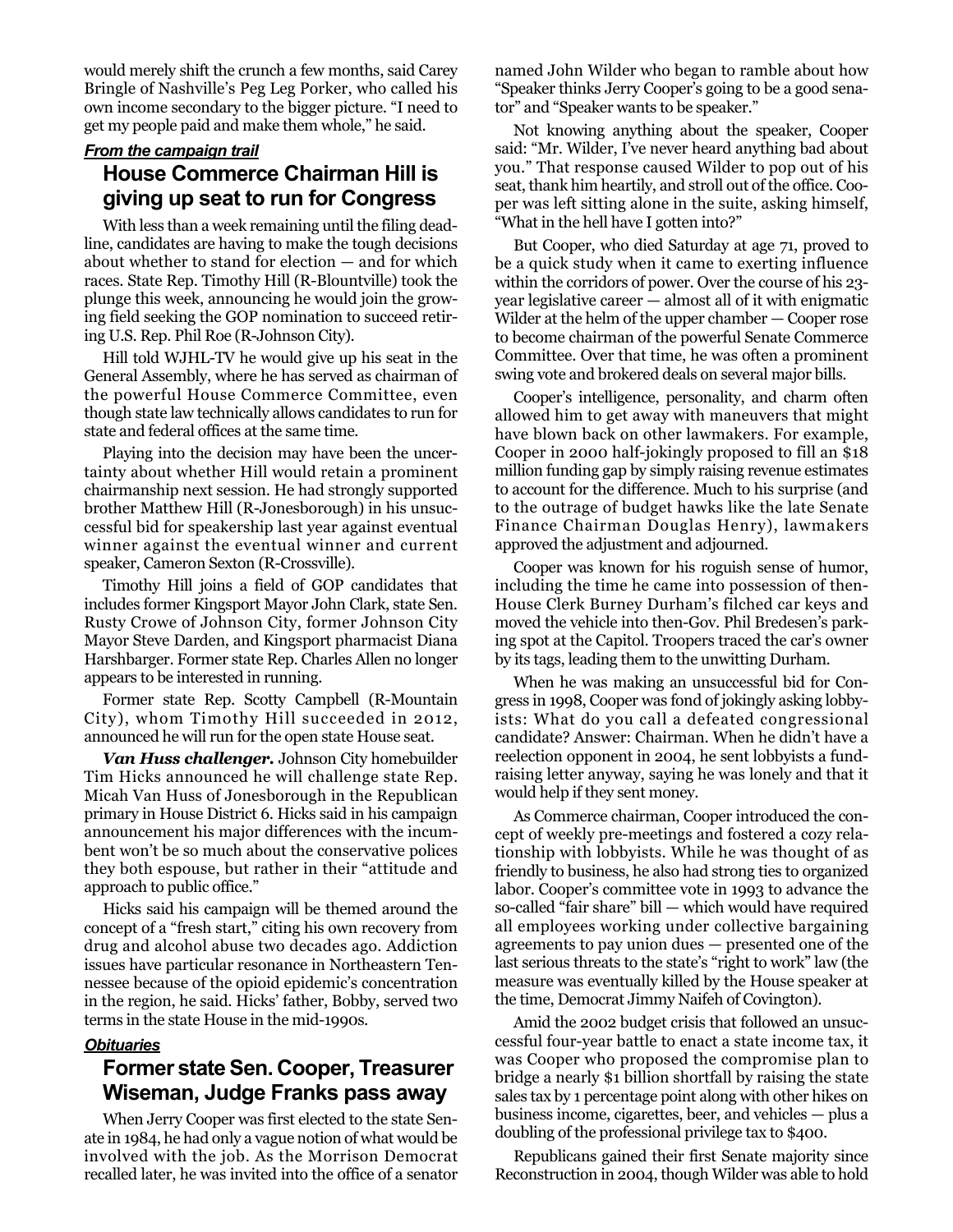## Tennessee News Digest

● Tennessee's share of the \$2.2 trillion congressional coronavirus relief package is expected to total nearly \$3 billion.

● The Tennessee Valley Authority has shut down the aging Paradise Fossil Plant in western Kentucky despite efforts by President Donald Trump and U.S. Senate Majority Leader Mitch McConnell (R-Ky.) to keep the facility running. ● Researchers at Austin Peay State Uni-

versity developed a prototype for a 3D

printed face shield for medical workers to wear while addressing the coronavirus outbreak. Other state schools joined the effort to produce the shields, with the first batch of 1,500 designated for the state Emergency Management Agency.

● The Tennessee Education Lottery Corp. has closed claim centers around the state in response to social distancing guidelines issued by the state. Prizes of less than \$600 can still be claimed at

retail locations, while larger winnings must be submitted by mail. Lottery officials remind players to sign the back of winning tickets and recommend sending them in via certified mail.

● The University of Tennessee board of trustees was scheduled to hold a special meeting Friday afternoon to approve a five-year contract for Randy Boyd, who has served as the system's interim president since 2018.

on as speaker until finally losing to Republican Sen. Ron Ramsey of Blountville in 2007. Cooper's relationship with Wilder had soured by then, not least because of a business deal gone bad.

Cooper was indicted in 2006 for allegedly conspiring to defraud BankTennessee, which was part-owned by Wilder, by submitting a false appraisal of his property to show a rail spur that didn't exist. Cooper and Wilder, a potential witness in the federal case, were advised not to speak to each other while the trial was pending. Cooper broke with the legal guidance to tell Wilder before the 2007 speaker's election it was time to "go home," though he ended up voting for him anyway. Wilder, who died in 2010, later claimed he had been the "prime target" of the federal probe.

While Cooper beat the charges in court, trial testimony by a federal agent outlining how the lawmaker had transferred \$95,000 from his campaign fund to his personal account would spell the end to his Senate career. The Tennessee Registry of Campaign Finance hit Cooper with a then-record civil penalty of \$120,000.

Knowing he wouldn't be able to pay it off in time to qualify for re-election the following year, Cooper resigned in December 2007 (though he submitted about \$57,500 of the penalty in the years after leaving office).

*Tom Wiseman.* Cooper in 1984 defeated longtime incumbent state Sen. Ernest Crouch of McMinnville in the Democratic primary to launch his political career. Sixteen years earlier, idealistic young state Rep. Tom Wiseman of Tullahoma fell short in his own primary challenge of Crouch. For Wiseman, who died last week at age 89, the setback was temporary.

Wiseman prevailed in a three-way battle for state treasurer in 1970 against incumbent Charlie Whorley and banker Jake Butcher. The position is elected by a joint convention of the legislature, which had just seen the House return to Democratic control despite Republican Winfield Dunn's victory in the governor's race.

Wiseman was heavily criticized by Dunn and then-Rep. Victor Ashe (R-Knoxville) for initially saying he wouldn't give up his position as treasurer while running for governor in 1974. Though he ultimately relented, Wiseman's supporters felt that "anyone attacked so vigorously by Victor Ashe is bound to rise in stature with Tennessee Democrats," *The Tennessean* reported at the time. But it wasn't enough. Wiseman ended up with 14%

in the 12-candidate Democratic primary, finishing third behind Ray Blanton's 23% and Butcher's 20%.

Before and during the 1977 constitutional convention, Wiseman led the lobbying effort on behalf of lenders and the business community to repeal a 10% limit on interest rates. After a high-profile campaign, 56% of voters approved the change the following year to leave it up to the General Assembly to set interest rate caps.

President Jimmy Carter in 1978 appointed Wiseman to a federal judgeship in Nashville, where he presided over numerous notable lawsuits. Those included longrunning desegregation cases involving Tennessee State University and Nashville public schools, along with the *John B.* class action against TennCare over screening and treatment of children covered by the program. Wiseman in 2012 vacated a 14-year-old consent decree in the latter case. He retired from the bench in 2015.

*Herschel Franks.* As a Hamilton County Chancery Court judge in 1976, Herschel Franks ruled that Tennessee's ban on ministers serving the General Assembly violated the 14th Amendment of the U.S. Constitution. The decision was overruled by the state Supreme Court, which was itself reversed by the U.S. Supreme Court. Franks, who died last week at age 89, was appointed to the state Court of Appeals in 1978, where he eventually served as chief judge until his retirement in 2012.

Franks was the preferred choice of the legal community to fill a state Supreme Court vacancy in 1987, but then-Gov. Ned McWherter instead selected Criminal Appeals Court Judge Charles O'Brien, the husband of state Sen. Anna Belle Clement O'Brien (D-Crossville). Franks two years later sought the Democratic nomination for another Supreme Court seat, but the party's executive committee instead chose Riley Anderson.

Franks gained national attention for a 1990 ruling reversing a circuit court decision granting a Knoxville woman "custody" of seven fertilized ova held in cryogenic preservation at a fertilization clinic. Franks found doing so would violate the constitutionally protected right of her former husband not to beget a child where no pregnancy had taken place.

Franks and his colleagues on the three-judge panel ordered the divorced couple to be given equal control over the fertilized ova, meaning nothing could be done with them unless both parties agreed. The state Supreme Court later upheld the decision.